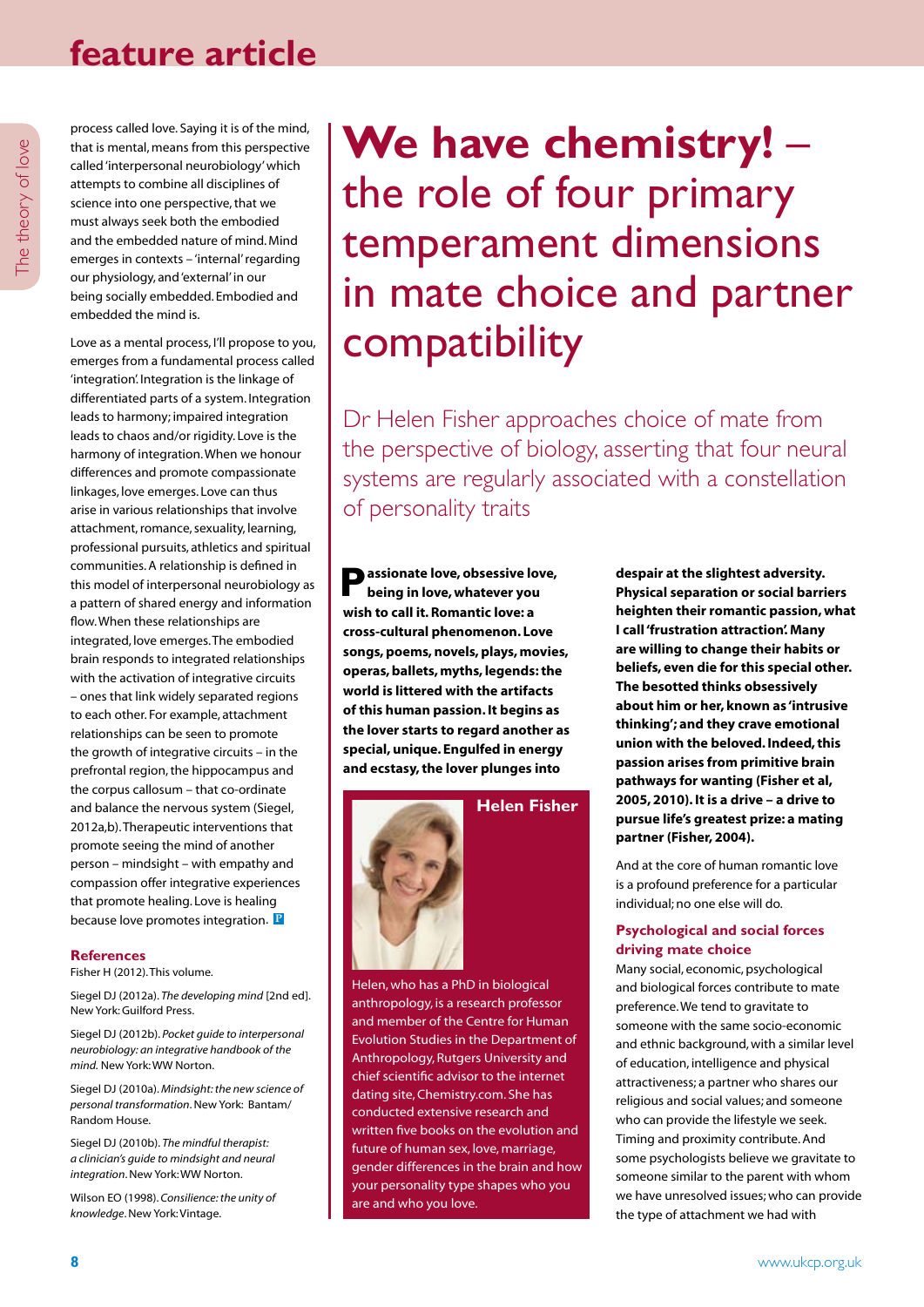# **feature article**

mother; or a mate who reflects the values and interests of our childhood friends (See Pfaff and Fisher, 2012). But academics don't agree on the role of personality in mate choice. Some report we are attracted to those with similar personality traits; others conclude that opposites attract; still others maintain neither play a role. So I approached mate choice from a different perspective: biology.

#### **Four primary temperament dimensions**

Personality is composed of two basic types of traits: those an individual acquires through experience, traits of character; and those with biological underpinnings, traits of temperament. Traits of temperament are heritable, relatively stable across the life course and linked to specific genes, hormones and/or neurotransmitter systems. Indeed, some 50 per cent of who we are stems from our biology. So I culled from the academic literature those personality traits currently linked with *any* physiological foundations. Then I designed a questionnaire to measure one's expression of these traits and put this questionnaire on an internet dating site. Last, in a sample of 28,000 men and women on this dating site, I watched who chose whom to date.

Only four neural systems are regularly associated with a constellation of personality traits (see Fisher, 2009, 2012; Fisher et al 2010). Variations in the dopamine system have been linked with novelty, experience and adventure seeking, susceptibility to boredom, impulsivity, energy and enthusiasm. People expressive of certain genes in the dopamine system tend to lack introspection; they look out not in. These men and women are also often intellectually curious, mentally flexible and creative. So I called this style of thinking and behaving 'curious/energetic' and dubbed them *Explorers*.

The suite of traits associated with specific activities and genes in the serotonin system include sociability, caution (harm avoidance), less anxiety and more close friends. Elevated activity in the serotonin systems is also linked with observing social norms, following the rules, respecting

### $\bullet$  It is a drive – a drive to pursue life's greatest prize: a mating partner **"**

authority, orderliness, adherence to plans, methods and habits, self-control, precision, interest in details, conscientiousness, figural and numeric creativity, and religiosity. So I designated this trait constellation the 'cautious/social norm compliant' temperament dimension and dubbed those particularly expressive of this suite of traits *Builders*.

Prenatal endogenous testosterone priming is linked with enhanced visual-spatial perception and a keen understanding of 'rule-based systems', from mechanics to computers, maths, engineering or music. Those expressive of testosterone regularly exhibit acute attention to details and have deep but narrow interests. They also tend to be less socially aware, with poorer emotion recognition, less eye contact, less verbal fluency, reduced empathy and extreme sensitivity to rank. Yet they are often self-confident, forthright, assertive and emotionally contained, although they also experience more emotional flooding, particularly rage. I designated this trait constellation the 'analytical/tough-minded' temperament dimension and dubbed those particularly expressive of this trait constellation *Directors*.

Prenatal endogenous oestrogen priming is associated with contextual, holistic and long-term thinking, as well as linguistic skills, agreeableness, co-operation, theory of mind (intuition), empathy and nurturing. Traits associated with oestrogen activities also include generosity and trust, the drive to make social attachments, heightened memory for emotional experiences, keen imagination and mental flexibility. Oxytocin, closely related to oestrogen, is also associated with several prosocial traits, including trust, reading emotions in others and theory of mind. So I designated this trait constellation the 'prosocial/empathetic' temperament dimension and dubbed those predominantly expressive of this suite of trait *Negotiators*.

#### **The questionnaire**

My final questionnaire consisted of 56 statements. Data were collected using the US internet dating site, chemistry.com, until reliability was obtained in a US sample of 39,913 anonymous men and women. I then used eigen analysis on an additional set of 100,000 men and women. All individuals expressed all four temperament dimensions, yet individuals varied in the

## **"** Academics don't agree on the role of personality in mate choice **"**

degree to which they expressed each.

Then, in a random sample of 28,128 heterosexual anonymous adults on the same dating website, I watched who chose whom to date. And because men and women often make up their minds about whether an individual is an appropriate long-term partner within the first few minutes of meeting him or her (Sunnafrank and Ramirez, 2004), I felt an investigation of initial attraction was an appropriate focus for understanding a core aspect of mate choice, its beginning.

#### **Mate choice**

Men and women who were primarily novelty-seeking, energetic, curious and creative were statistically significantly more drawn to those who shared these traits, while those who were primarily conventional, cautious and rule following were also drawn to individuals like themselves. But those who were more analytical, tough minded, direct and decisive were disproportionately attracted to their opposite, those who were imaginative, intuitive, compassionate and socially skilled; and vice versa. In short, Explorers preferentially sought Explorers, Builders sought other Builders, and Directors and Negotiators were drawn to one another.

Why does similarity attract in some cases while opposites attract in others? Perhaps these human appetites are primordial reproductive mechanisms that evolved to insure the survival of the young. Take a partnership between a Director and a Negotiator.

#### **Director and Negotiator match**

These are very different styles of thinking and behaving, yet the Director and Negotiator have important things in common. Foremost, their thinking meshes. Both dislike wasting time on irrelevant or superficial conversations, and both like to discuss abstract concepts and generate theories. Yet the Negotiator sees the big picture, while the Director is likely to focus on smaller pieces of the puzzle; so both can impress. They are also likely to make decisions well together. The Negotiator will